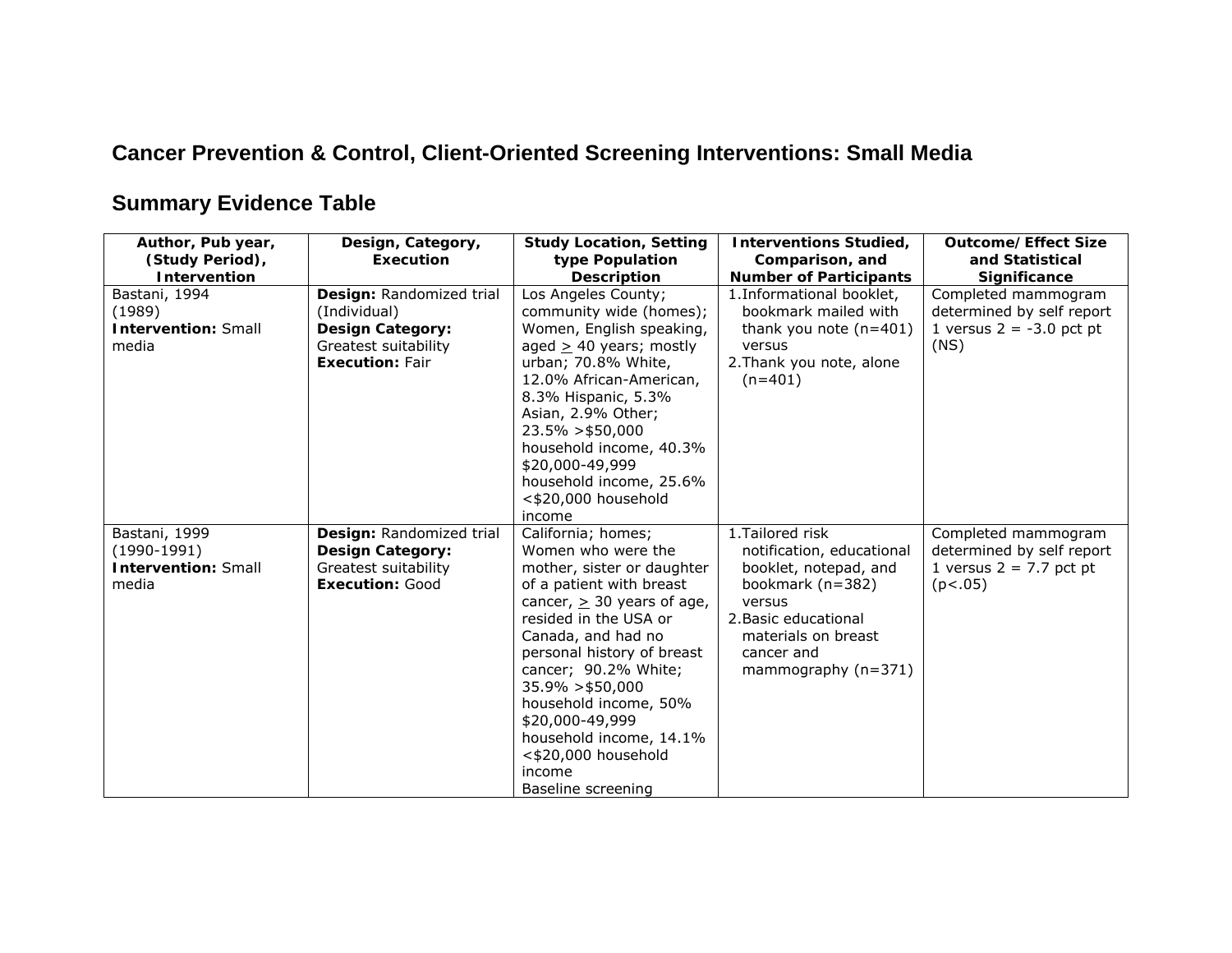| Author, Pub year,<br>(Study Period),<br>Intervention                                  | Design, Category,<br><b>Execution</b>                                                                                 | <b>Study Location, Setting</b><br>type Population<br><b>Description</b>                                                                                                                                                    | <b>Interventions Studied,</b><br>Comparison, and<br><b>Number of Participants</b>                                                                                                                                                                                                                                                                                                                                                                      | <b>Outcome/Effect Size</b><br>and Statistical<br>Significance                                                                                                                                                                                                                                                                                                                                                                                                                                            |
|---------------------------------------------------------------------------------------|-----------------------------------------------------------------------------------------------------------------------|----------------------------------------------------------------------------------------------------------------------------------------------------------------------------------------------------------------------------|--------------------------------------------------------------------------------------------------------------------------------------------------------------------------------------------------------------------------------------------------------------------------------------------------------------------------------------------------------------------------------------------------------------------------------------------------------|----------------------------------------------------------------------------------------------------------------------------------------------------------------------------------------------------------------------------------------------------------------------------------------------------------------------------------------------------------------------------------------------------------------------------------------------------------------------------------------------------------|
|                                                                                       |                                                                                                                       | mammogram in 12<br>months prior to baseline:<br>I ( $n=382$ ) = 55.0%<br>$C(n=371) = 54.9%$                                                                                                                                |                                                                                                                                                                                                                                                                                                                                                                                                                                                        |                                                                                                                                                                                                                                                                                                                                                                                                                                                                                                          |
| <b>Byles</b> , 1996<br>(October-December 1992)<br><b>Intervention: Small</b><br>media | Design: Nonrandomized<br>trial (group)<br><b>Design Category:</b><br>Greatest suitability<br><b>Execution: Fair</b>   | New South Wales,<br>Australia; homes and<br>communities;<br>Women age 18 to 70 yrs<br>on electoral register;<br>urban population.<br>Baseline unscreened or<br>overdue:<br>$I_1 = 45.2\%$<br>$I_2 = 27.5\%$<br>$C = 30.3%$ | 1. Television media<br>campaign plus two<br>personally addressed<br>letters, mailed 3 years<br>apart, reminding<br>women of the<br>importance of<br>screening. $(n=15,638)$<br>versus<br>2. Initial letter only ( $n=$<br>18,425) versus<br>3. No letter (n=14,527)                                                                                                                                                                                    | Completed Pap test<br>determined by health<br>insurance commission<br>claims The published<br>article did not provide an<br>effect measure consistent<br>with our analyses<br>(relative, pct pt ∆ in<br>acceptance). There is a<br>positive effect by the first<br>letter on Pap test<br>acceptance but not by the<br>second.                                                                                                                                                                            |
| <b>Byles, 1995</b><br>(June 1989)<br><b>Intervention: Small</b><br>media              | Design: Randomized trial<br>(Individual)<br><b>Design Category:</b><br>Greatest suitability<br><b>Execution: Fair</b> | Australia, Communities,<br>Women aged 18-70 living<br>in designated study<br>regions during study<br>period (regardless of<br>screening status)                                                                            | 1. Letter that covered<br>cervical cancer<br>screening guidelines<br>mailed (n=959) versus<br>2. Mailed small media plus<br>5 prompt cards<br>designed to assist<br>women in overcoming<br>commonly reported<br>barriers to screening,<br>including forgetting to<br>make an appointment.<br>Non-responders were<br>sent a reminder notice<br>followed by a phone<br>call 1 month after the<br>letter was sent<br>$(n=933)$ vs.<br>3. Control (n=1202) | Completed Pap test<br>determined by health<br>insurance commission<br>claims. Published article<br>did not provide an effect<br>measure consistent with<br>our analyses (relative, not<br>pct pt $\Delta$ in acceptance).<br>Little difference between<br>multifaceted and simple<br>approach. Both<br>approaches more effective<br>than no intervention.<br>(Difference reported as<br>relative $\Delta$ )<br>1 versus $2 = 2.8\%$ (NS)<br>1 versus $3 = 34.4\%$<br>(p<.05)<br>2<br>versus $3 = 31.6\%$ |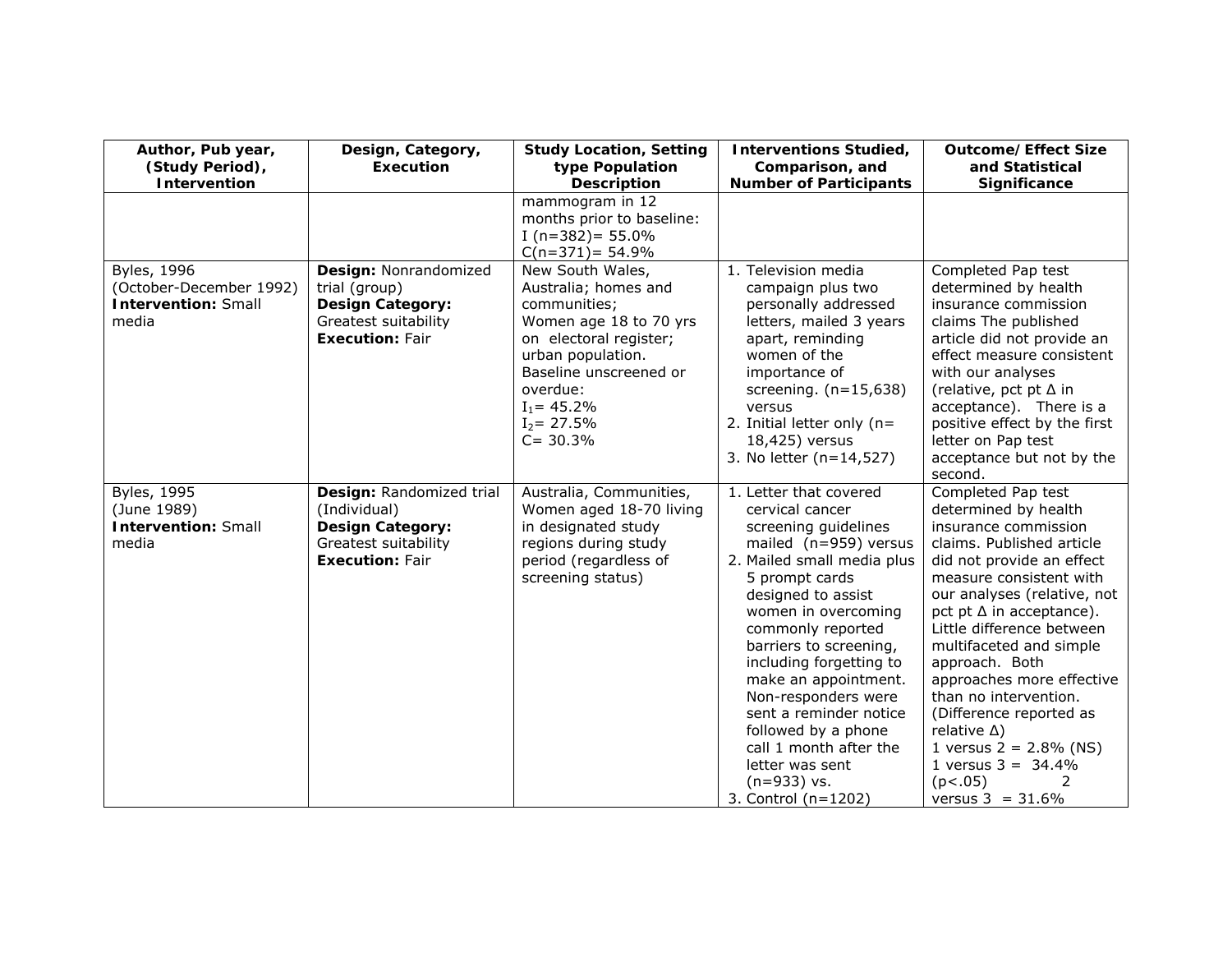| Author, Pub year,<br>(Study Period),<br>Intervention                                 | Design, Category,<br><b>Execution</b>                                                                                 | <b>Study Location, Setting</b><br>type Population<br><b>Description</b>                                                                                                                                                                                                                                                         | <b>Interventions Studied,</b><br>Comparison, and<br><b>Number of Participants</b>                                                                                               | <b>Outcome/Effect Size</b><br>and Statistical<br>Significance                                                                                                                          |
|--------------------------------------------------------------------------------------|-----------------------------------------------------------------------------------------------------------------------|---------------------------------------------------------------------------------------------------------------------------------------------------------------------------------------------------------------------------------------------------------------------------------------------------------------------------------|---------------------------------------------------------------------------------------------------------------------------------------------------------------------------------|----------------------------------------------------------------------------------------------------------------------------------------------------------------------------------------|
|                                                                                      |                                                                                                                       |                                                                                                                                                                                                                                                                                                                                 |                                                                                                                                                                                 | (p<.05)                                                                                                                                                                                |
| Champion, 2002<br>$(1996 - 2000)$<br><b>Intervention: Small</b><br>media             | Design: Randomized trial<br><b>Design Category:</b><br>Greatest suitability<br><b>Execution: Fair</b>                 | St. Louis, MO &<br>Bloomington, IN; two<br>HMO's and a General<br>medicine clinic; Women<br>with no history of breast<br>cancer, no mammogram<br>in 15 months, and $>51$<br>years of age; 21% African<br>American, 77% White;<br>$24\% < $15,000$ annually                                                                      | 1. Tailored letter mailed<br>$(n=263)$ versus<br>2. Control: usual care<br>$(n=269)$                                                                                            | Completed mammogram<br>determined by self-report<br>1 versus $2 = 11.2$ pct pt<br>(NR)                                                                                                 |
| Champion, 2003<br>$(1996 - 2000)$<br><b>Intervention: Small</b><br>media             | Design: Randomized trial<br><b>Design Category:</b><br>Greatest suitability<br><b>Execution: Fair</b>                 | Indiana; Large HMO and<br>a General medicine clinic<br>Women (at the selected<br>HMO and general<br>medicine clinic) between<br>the ages of 50 and 85, no<br>mammogram in the last<br>15 months and no history<br>of breast cancer; 24.0%-<br>40.7% African American<br>across groups; 21.2%<br>income $< $10,000$              | 1. Letter from physician<br>$(n=131)$ versus<br>2. Control: general<br>postcard reminder to<br>schedule a<br>mammogram $(n=134)$                                                | Completed mammogram<br>determined by self report<br>1 versus $2 = 14.2$ pct pt<br>(p<.05)                                                                                              |
| Davis, 1998<br>(study period not<br>reported)<br><b>Intervention: Small</b><br>media | Design: Randomized trial<br>(Individual)<br><b>Design Category:</b><br>Greatest suitability<br><b>Execution: Fair</b> | Philadelphia,<br>Pennsylvania; university-<br>based public hospital;<br>women age $\geq$ 40 yrs who<br>had not had a<br>mammogram in the past<br>year and were waiting to<br>see a physician in 1 of 2<br>outpatient clinics in<br>Northwest Louisiana;<br>Predominantly African<br>American (66%-73%<br>across groups) and low | 1. Brochure $(n=147)$<br>versus<br>2. Brochure plus video<br>$(n=151)$ versus<br>3. Control: Personal<br>recommendation from<br>an investigator to get a<br>mammogram $(n=147)$ | Completed mammogram<br>determined by medical<br>record audit (total<br>utilization rate after 24<br>months)<br>1 versus $3 = -3.0$ pct pt<br>(NS)<br>2 versus $3 = 3.0$ pct pt<br>(NS) |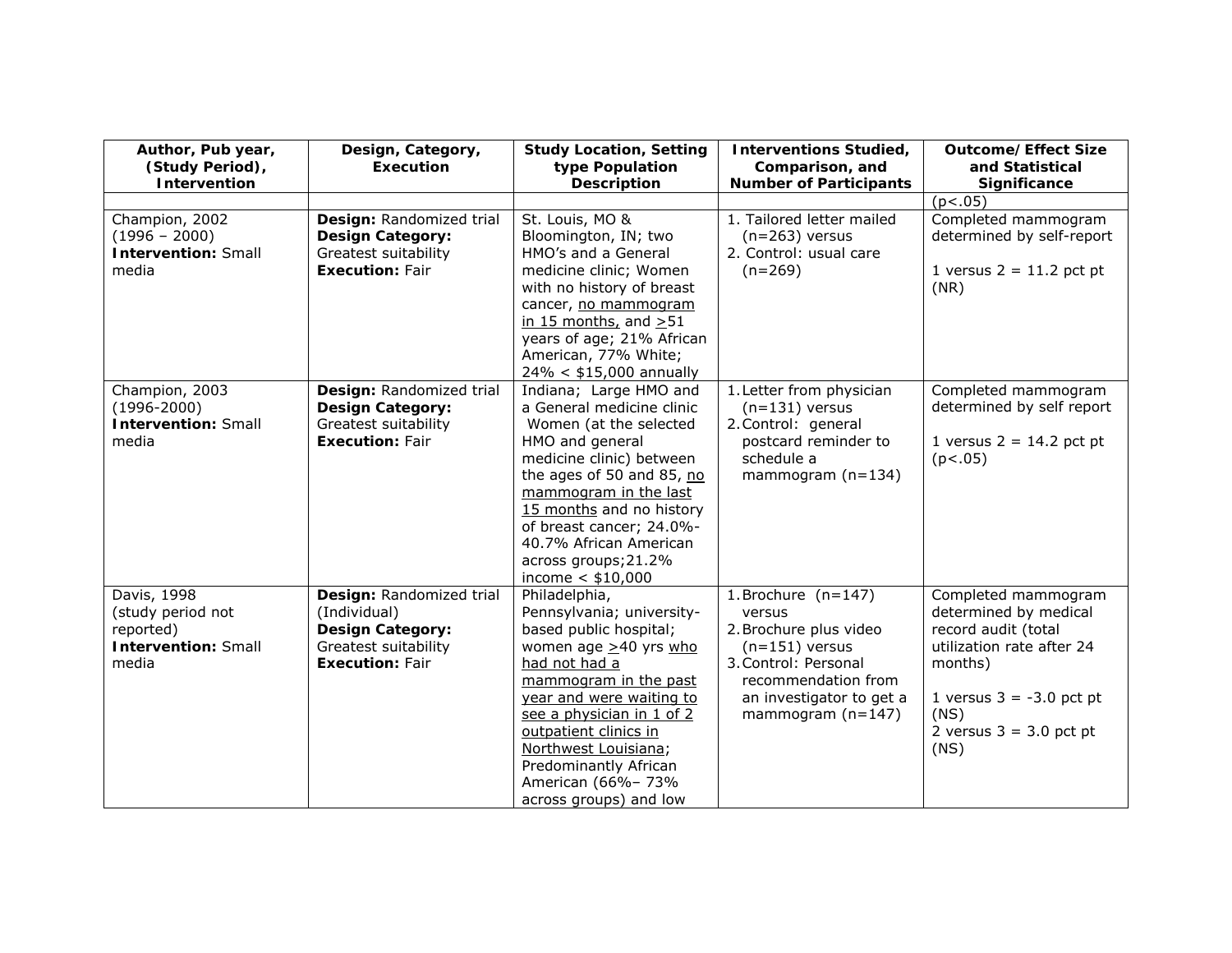| Author, Pub year,<br>(Study Period),                                                       | Design, Category,<br><b>Execution</b>                                                                                 | <b>Study Location, Setting</b><br>type Population                                                                                                                                                                                                                                                                                                                                                                                                                                                                                                                        | <b>Interventions Studied,</b><br>Comparison, and                                                                                   | <b>Outcome/Effect Size</b><br>and Statistical                                                                                                                                                                                                               |
|--------------------------------------------------------------------------------------------|-----------------------------------------------------------------------------------------------------------------------|--------------------------------------------------------------------------------------------------------------------------------------------------------------------------------------------------------------------------------------------------------------------------------------------------------------------------------------------------------------------------------------------------------------------------------------------------------------------------------------------------------------------------------------------------------------------------|------------------------------------------------------------------------------------------------------------------------------------|-------------------------------------------------------------------------------------------------------------------------------------------------------------------------------------------------------------------------------------------------------------|
| Intervention                                                                               |                                                                                                                       | <b>Description</b>                                                                                                                                                                                                                                                                                                                                                                                                                                                                                                                                                       | <b>Number of Participants</b>                                                                                                      | Significance                                                                                                                                                                                                                                                |
| Dickey, 1992<br>$(12/13/88-4/13/89)$<br><b>Intervention: Small</b><br>media                | Design: Nonrandomized<br>trial (group),<br>Design category:<br>greatest suitability,<br><b>Execution: fair</b>        | income<br>San Francisco, CA; two<br>practice groups of a<br>residency-affiliated family<br>health center; English- or<br>Spanish-speaking women,<br>ages 19-74, at least one<br>visit with continuing<br>provider during 14 mos.<br>prior to index visit or at<br>least two visits with<br>continuing provider in 18<br>mos. after index visit, no<br>AIDS or ARC diagnosis,<br>not pregnant 14 mos.<br>prior to index date and 18<br>mos. after index date, and<br>never seen for care by<br>principal investigator. No<br>mention of screening<br>status for inclusion | Patient-held<br>1.<br>minirecord (health<br>diary) was distributed<br>$(n=200)$ versus<br>2. No intervention in<br>place $(n=200)$ | Completed mammogram,<br>Pap test, and FOBT<br>determined by medical<br>record audit at 6 months<br>Mammogram:<br>1 versus $2 = 24.8$ pct pt<br>$(<.05)$ Pap test:<br>1 versus $2 = 21.8$ pct pt<br>(<.05)<br>FOBT:<br>1 versus $2 = 18.3$ pct pt<br>(< .05) |
| Dietrich, 1989<br>(1984, one year period?)<br><b>Intervention: Small</b><br>media          | Design: Randomized trial<br>(Individual)<br><b>Design Category:</b><br>Greatest suitability<br><b>Execution: Fair</b> | New England town of $\sim$<br>10,000; established<br>community practice; Age<br>$\geq$ 65 years, had office<br>visits during 3-month<br>enrollment period, had<br>received care from<br>practice for at least 12<br>months; race/ethnicity<br>not reported.                                                                                                                                                                                                                                                                                                              | 1. Letter and<br>questionnaire mailed<br>$(n=59)$ versus<br>2. No mailing of materials<br>$(n=55)$                                 | Complete mammogram,<br>Pap determined by record<br>audit:<br>1 versus $2 = 20.0$ pct pt<br>(NS)<br>Pap test:<br>1 versus $2 = 12.0$ pct pt<br>(NS)<br>"FOBT" excluded since<br>only done as a one-time<br>stool guaiac                                      |
| Eaker, 2004<br>(January 16, 2001 - $\sim$<br>September 2001)<br><b>Intervention: Small</b> | Design: Randomized trial<br>(Individual)<br><b>Design Category:</b><br>Greatest suitability                           | Uppsala County, Sweden;<br>community/region wide;<br>age $25 - 59$ , residents in<br>Uppsala County, had not                                                                                                                                                                                                                                                                                                                                                                                                                                                             | 1. Modified letter and<br>brochure<br>$(n=NR)$ versus<br>2. Standard letter                                                        | Completed Pap test<br>determined by database<br>record review<br>1 versus $2 = 1.3$ pct pt                                                                                                                                                                  |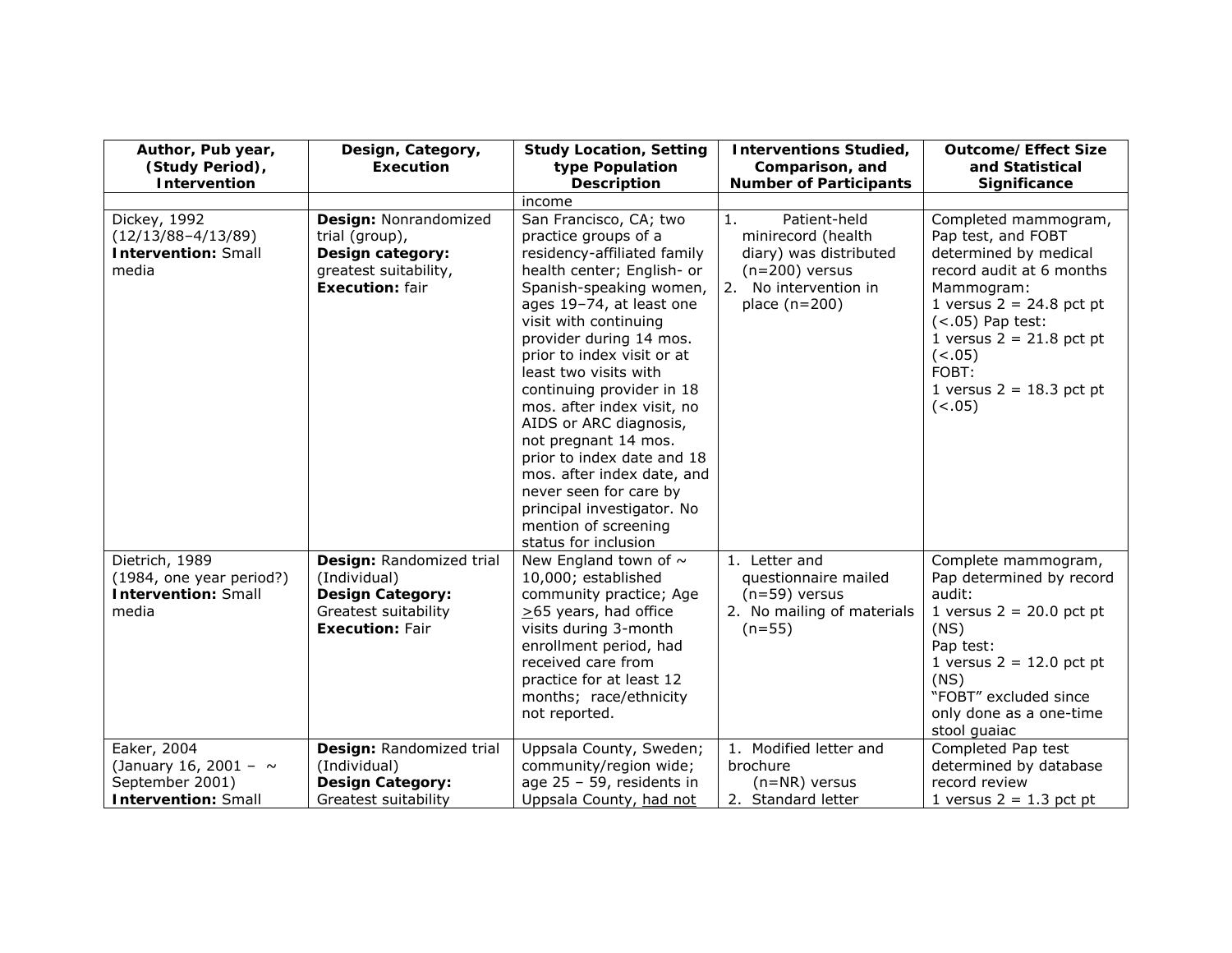| Author, Pub year,<br>(Study Period),<br>Intervention                                                      | Design, Category,<br><b>Execution</b>                                                                                 | <b>Study Location, Setting</b><br>type Population<br><b>Description</b>                                                                                                                                                                                                                                                                                                                             | <b>Interventions Studied,</b><br>Comparison, and<br><b>Number of Participants</b>                                                                                                                                                                               | <b>Outcome/Effect Size</b><br>and Statistical<br>Significance                                                                                                          |
|-----------------------------------------------------------------------------------------------------------|-----------------------------------------------------------------------------------------------------------------------|-----------------------------------------------------------------------------------------------------------------------------------------------------------------------------------------------------------------------------------------------------------------------------------------------------------------------------------------------------------------------------------------------------|-----------------------------------------------------------------------------------------------------------------------------------------------------------------------------------------------------------------------------------------------------------------|------------------------------------------------------------------------------------------------------------------------------------------------------------------------|
| media                                                                                                     | <b>Execution: Fair</b>                                                                                                | had Pap during call-recall<br>system and invited to<br>screening during 17<br>weeks in the first 1/2 of<br>2001. Overdue?                                                                                                                                                                                                                                                                           | $(n=NR)$                                                                                                                                                                                                                                                        | (NS)                                                                                                                                                                   |
| Falvo, 1993<br>(3 month intervention<br>period, year not reported)<br><b>Intervention: Small</b><br>media | Design: Randomized trial<br>(Individual)<br><b>Design Category:</b><br>Greatest suitability<br><b>Execution: Fair</b> | Rural Midwestern city;<br>family practice center;<br>Female patients<br>presenting at the family<br>practice center over 3<br>months, no previous<br>mammogram, no history<br>of breast disease, and no<br>history of breast-related<br>symptoms or problems;<br>population not well<br>described.                                                                                                  | 1. Pamphlet delivered by<br>physician (n=25)<br>versus<br>2. Oral information about<br>mammography from<br>their physician $(n=25)$<br>versus<br>3. Pamphlet and oral<br>information from their<br>physician (n=25)<br>versus<br>4. No intervention<br>$(n=25)$ | Completed mammogram<br>determined by medical<br>record audit<br>No results other than non<br>significant p-value to<br>describe inter-group<br>comparisons<br>None, NS |
| Fox, 2001<br>$(1991-1993)$<br><b>Intervention: Small</b><br>media                                         | Design: Quasi-<br>randomized trial, Design<br>Category: Greatest<br>suitability<br><b>Execution: Fair</b>             | Greater Los Angeles, CA;<br>community-wide;<br>Medicare beneficiaries<br>who were non-<br>institutionalized women<br>with no history of breast<br>cancer and able to<br>complete the 45-minute<br>bilingual telephone<br>interview or mailed<br>questionnaire (on<br>occasion, in person<br>interview); 54%-79%<br>White, 14%-34%<br>Black, 7%-12% Hispanic;<br>(regardless of screening<br>status) | 1. Letter mailed (n=434)<br>versus<br>2. No mailing $(n=483)$                                                                                                                                                                                                   | Completed mammogram<br>within the last 2 years<br>determined by self report<br>1 versus $2 = 5.7$ pct pt<br>(p<.05)                                                    |
| Harris, 2000                                                                                              | Design: Randomized trial                                                                                              | Hunter Area of New South                                                                                                                                                                                                                                                                                                                                                                            | 1. Pamphlet $(n=158)$                                                                                                                                                                                                                                           | Completed FOBT                                                                                                                                                         |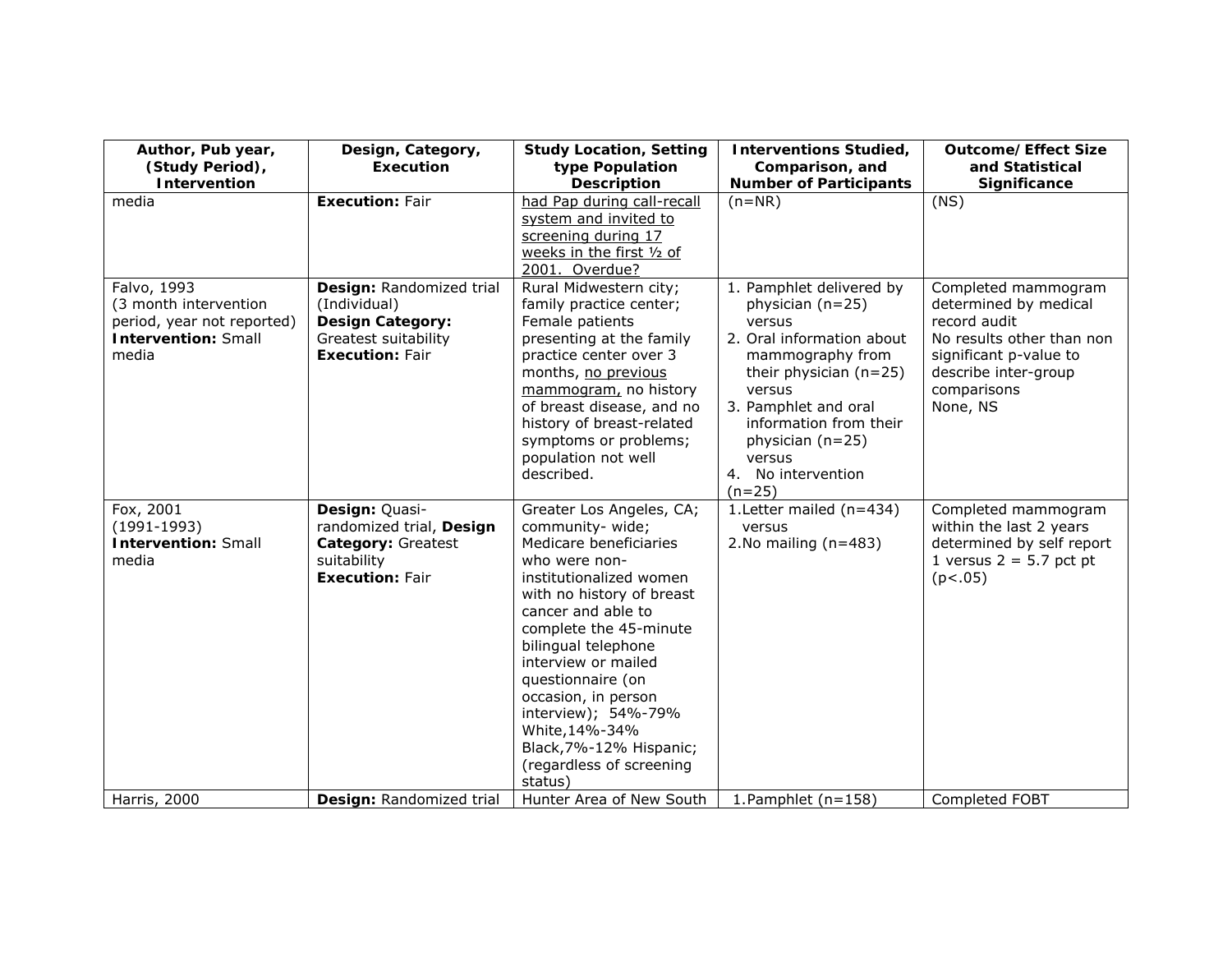| Author, Pub year,<br>(Study Period),<br>Intervention                                 | Design, Category,<br><b>Execution</b>                                                                                 | <b>Study Location, Setting</b><br>type Population<br><b>Description</b>                                                                                                                                                                                            | <b>Interventions Studied,</b><br>Comparison, and<br><b>Number of Participants</b>                                                                                                   | <b>Outcome/Effect Size</b><br>and Statistical<br>Significance                                                                                                                                                            |
|--------------------------------------------------------------------------------------|-----------------------------------------------------------------------------------------------------------------------|--------------------------------------------------------------------------------------------------------------------------------------------------------------------------------------------------------------------------------------------------------------------|-------------------------------------------------------------------------------------------------------------------------------------------------------------------------------------|--------------------------------------------------------------------------------------------------------------------------------------------------------------------------------------------------------------------------|
| (NR)<br><b>Intervention: Small</b><br>media                                          | (Individual)<br><b>Design Category:</b><br>Greatest suitability<br><b>Execution: Fair</b>                             | Wales, Australia; women<br>with a positive family<br>history of colorectal<br>cancer seen at general<br>practitioners' offices;<br>population not well<br>described.                                                                                               | versus<br>2. Crossover design.<br>Patients considered<br>exposed to the<br>intervention if they saw<br>their general<br>practitioner during the<br>intervention period<br>$(n=145)$ | determined from<br>referrals/appointments:<br>Screening of 1 <sup>st</sup> degree<br>relative<br>Group 1: 18% uptake<br>Group 2: 4% uptake<br>OR=4.7, 95% CI=1.4-<br>16.7                                                |
| Hart, 1997<br>(NR)<br><b>Intervention: Small</b><br>media                            | Design: Randomized trial<br><b>Design Category:</b><br>Greatest suitability<br><b>Execution: Fair</b>                 | Market Harborough,<br>England; community<br>wide; residents of Market<br>Harborough aged 61-70<br>years registered with the<br>selected practice;<br>population not well<br>described.                                                                             | 1. Invitation to receive<br>free FOBT and leaflet<br>about colorectal cancer<br>screening (n=806)<br>versus<br>2. Invitation to receive<br>free FOBT only $(n=765)$                 | Completed FOBT<br>determined by number of<br>FOBT kits received<br>1 versus $2 = 7.0$ pct pt<br>(p<.05)                                                                                                                  |
| Herman, 1995<br>(October 1989- March<br>1990)<br><b>Intervention: Small</b><br>media | Design: Randomized trial<br><b>Design Category:</b><br>Greatest suitability<br><b>Execution: Good</b>                 | Cleveland, OH;<br>clinic/office; 65+ years of<br>age w/o dementia or<br>severe illness; 36.4%-<br>49.1% African American,<br>45.9%-57.1% White,<br>5.0%-7.3% Hispanic;<br>subset of 471 w/o prior<br>mammogram.                                                    | 1. Educational materials<br>given to the patient by<br>the nurse $(n=159)$<br>versus<br>2.MD intensive education<br>only $(n=161)$                                                  | Completed mammogram<br>to women with no<br>previous mammogram<br>determined by medical<br>record audit<br>1 versus $2 = 13.4$ pct pt<br>(p<.05)                                                                          |
| Jibaja-Weiss, 2003<br>(NR)<br><b>Intervention: Small</b><br>media                    | Design: Randomized trial<br>(Individual)<br><b>Design Category:</b><br>Greatest suitability<br><b>Execution: Fair</b> | Houston, TX; clinic/office;<br>age 18-64 yrs no<br>mammogram or Pap test<br>during past 2 years; had<br>no more than 2 visits for<br>an acute or chronic illness<br>within the past 2 years;<br>and mailing address<br>verified by telephone<br>contact; 38%-43.5% | 1. Letter mailed (n=460)<br>versus<br>2. Tailored letter mailed<br>$(n=524)$ versus<br>3. Usual care (n=499)                                                                        | Completed cancer-<br>screening services within<br>12 mo. of intervention<br>determined by electronic<br>appointment system<br>Mammogram<br>1 versus $3 = 9.8$ pct pt<br>(p<.05)<br>2 versus $3 = -7.7$ pct pt<br>(p<.05) |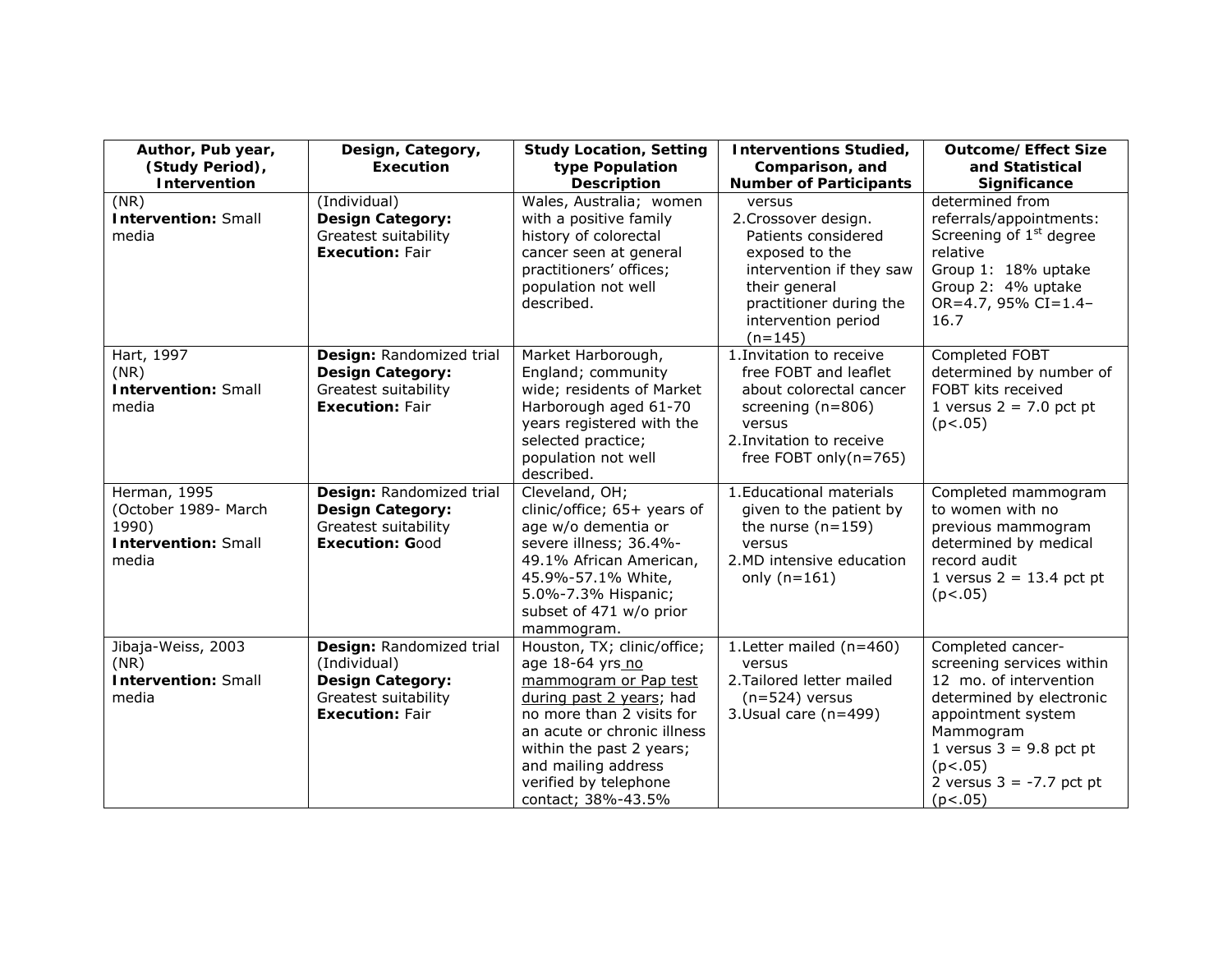| Author, Pub year,<br>(Study Period),<br>Intervention                             | Design, Category,<br><b>Execution</b>                                                                                 | <b>Study Location, Setting</b><br>type Population<br><b>Description</b>                                                                                                                                                                                                                                           | <b>Interventions Studied,</b><br>Comparison, and<br><b>Number of Participants</b>                                                                                                                            | <b>Outcome/Effect Size</b><br>and Statistical<br>Significance                                                                                                                                                                                                                                    |
|----------------------------------------------------------------------------------|-----------------------------------------------------------------------------------------------------------------------|-------------------------------------------------------------------------------------------------------------------------------------------------------------------------------------------------------------------------------------------------------------------------------------------------------------------|--------------------------------------------------------------------------------------------------------------------------------------------------------------------------------------------------------------|--------------------------------------------------------------------------------------------------------------------------------------------------------------------------------------------------------------------------------------------------------------------------------------------------|
|                                                                                  |                                                                                                                       | African American, 39.7%-<br>40.9% Mexican American,<br>and 16.8%-18.8% non-<br>Hispanic.                                                                                                                                                                                                                          |                                                                                                                                                                                                              | Pap<br>1 versus $3 = 4.0$ (NS)<br>2 versus $3 = -16.2$<br>(p<.05)                                                                                                                                                                                                                                |
| Kramish-Campbell, 2004<br>$(1998 - 2000)$<br><b>Intervention: Small</b><br>media | Design: Randomized trial<br>(Group)<br><b>Design Category:</b><br>Greatest suitability<br><b>Execution: Fair</b>      | North Carolina rural<br>community; Churches<br>with 80 or more active<br>members; predominantly<br>African American; active<br>participants 18 and older;<br>Baseline data:<br>I (n=76) $19.7\%$ ,<br>$C(n=69)$ 30.4%                                                                                             | 1. Tailored videotapes and<br>newsletters $(n=76)$<br>versus<br>2. Offered health<br>education sessions and<br>speakers on topics of their<br>choice not directly related<br>to study objectives<br>$(n=69)$ | Completed CRC screening<br>determined by self report<br>of (1) FOBT in the past<br>year and (2) any<br>combination of test<br>indicating up-to-date<br>adherence with<br>recommendations<br>1 versus $2 = 25.8$ pct pt<br>(p<.05)                                                                |
| Lee, $199\overline{1}$<br>(1988)<br><b>Intervention: Small</b><br>media          | Design: Randomized trial<br>(Individual)<br><b>Design Category:</b><br>Greatest suitability<br><b>Execution: Fair</b> | Washington state;<br>employees $\geq$ 40 yrs; 56%-<br>58% male/42%-43%<br>female; 91-98% White.<br>Random assignment of<br>participants by FOBT<br>during the last 3 years<br>and by 3 risk levels for<br>colorectal ca.                                                                                          | 1. Two detailed letters<br>$(n=139)$ versus<br>2. Simple letter explaining<br>the availability of the<br>FOB test at the worksite<br>clinic $(n=139)$                                                        | Completed FOBT during a<br>3 month FU period<br>determined by medical<br>record audit.<br>1 versus $2 = 4.3$ pct pt<br>(NS)                                                                                                                                                                      |
| Lipkus, 2000<br>(June 1994 - March 1998)<br><b>Intervention: Small</b><br>media  | Design: Randomized trial<br><b>Design Category:</b><br>Greatest suitability<br><b>Execution: Fair</b>                 | Raleigh/Durham/Chapel<br>Hill, NC (urban) HMO; Age<br>$\geq$ 50 yrs; 5 HMO sites; $\leq$ 2<br>mammograms in 36<br>month period. Excluded<br>non-English speaking/hx<br>of breast cancer with<br>double mastectomy;<br>currently with breast<br>cancer; 82% Caucasian,<br>16% African American;<br>mean age 59 yrs | 1. Tailored booklet<br>$(n=366)$ versus<br>2. Usual care (Extensive<br>system of reminders to<br>non-compliant eligible<br>women) (n=362)                                                                    | Mammography completed<br>(on schedule) as<br>determined by self report<br>after first year:<br>1 vs. $2 = 7$ pct pt<br>(p<0.05)<br>(10 pct pt among women<br>on schedule at pre-<br>intervention survey<br>$[n=261]$ vs. -2 pct pt<br>among women off<br>schedule at pre-<br>intervention survey |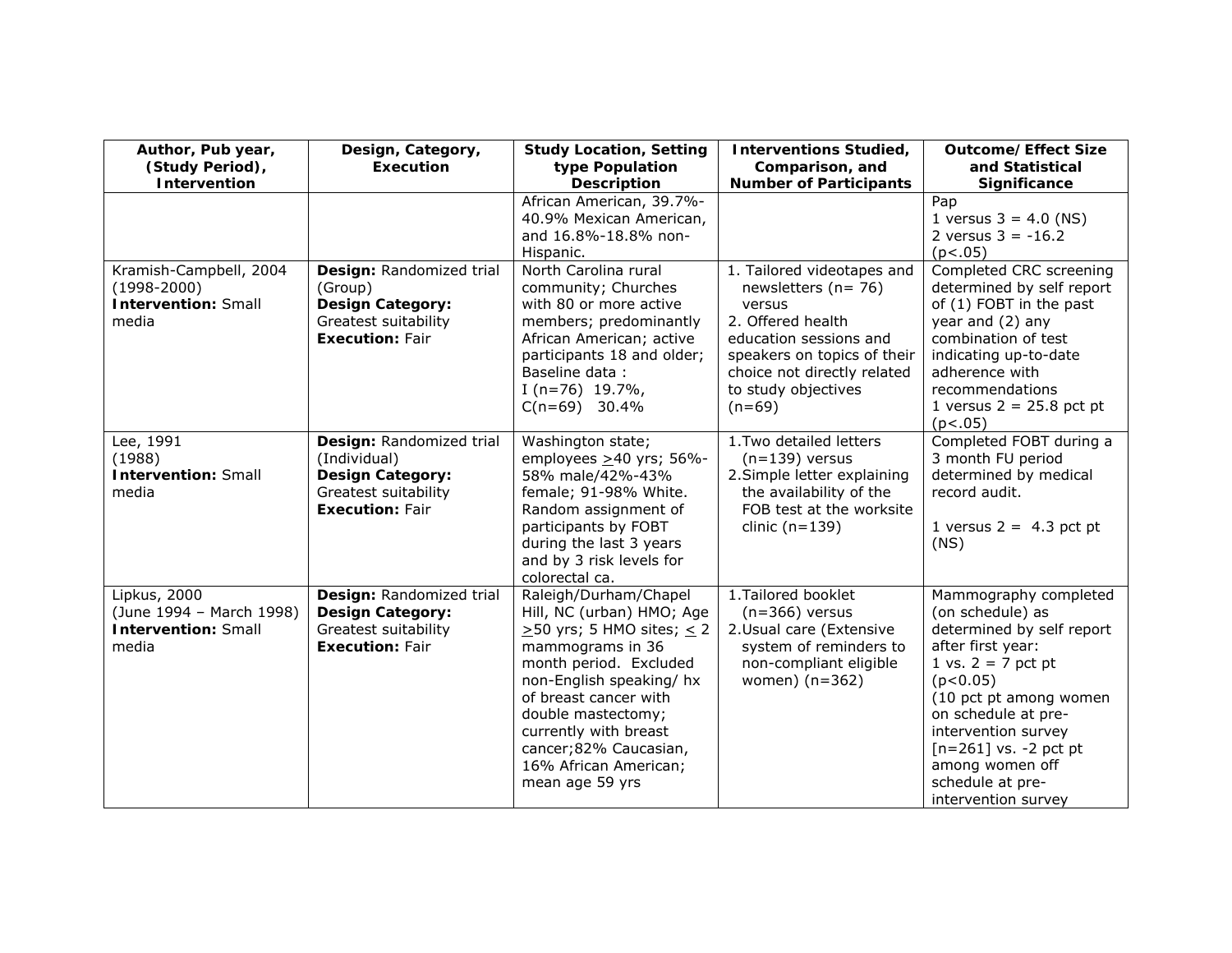| Author, Pub year,<br>(Study Period),<br>Intervention                                                                                                                 | Design, Category,<br><b>Execution</b>                                                                                 | <b>Study Location, Setting</b><br>type Population<br><b>Description</b>                                                                                                                                                                                                                | <b>Interventions Studied,</b><br>Comparison, and<br><b>Number of Participants</b>                                                                        | <b>Outcome/Effect Size</b><br>and Statistical<br>Significance                                                                                                                  |
|----------------------------------------------------------------------------------------------------------------------------------------------------------------------|-----------------------------------------------------------------------------------------------------------------------|----------------------------------------------------------------------------------------------------------------------------------------------------------------------------------------------------------------------------------------------------------------------------------------|----------------------------------------------------------------------------------------------------------------------------------------------------------|--------------------------------------------------------------------------------------------------------------------------------------------------------------------------------|
|                                                                                                                                                                      |                                                                                                                       |                                                                                                                                                                                                                                                                                        |                                                                                                                                                          | [n=106])                                                                                                                                                                       |
| McAvoy, 1991<br>(April -November 1987<br>*the study was conducted<br>and collecting data from<br>February 1987-March<br>1988)<br><b>Intervention: Small</b><br>media | Design: Randomized trial<br><b>Design Category:</b><br>Greatest suitability<br><b>Execution: Good</b>                 | Leicester, UK; homes;<br>women with Asian names,<br>registered with general<br>practitioner and no record<br>of pap test up to 31 Dec<br>1986; "Asian" refers to<br>Pakistani and New<br>Commonwealth ethnic<br>origin /descent, including<br>those from Bangladesh<br>and east Africa | 1. Leaflet and fact sheet<br>mailed (n=131) versus<br>2. Women were not<br>contacted at all in any<br>way $(n=124)$                                      | Completed Pap<br>determined by medical<br>record audit<br>1 versus $2 = 6.0$ pct pt<br>(NS)                                                                                    |
| McCaul, 2002<br>(September 1996)<br><b>Intervention: Small</b><br>media                                                                                              | Design: Randomized trial<br>(Individual)<br><b>Design Category:</b><br>Greatest suitability<br><b>Execution: Fair</b> | North Dakota statewide;<br>HMO; Medicare<br>subscribers 65-80 yrs with<br>no mammogram paid for<br>by Medicare in the<br>previous 2 1/2 years; pop<br>not well described.                                                                                                              | 1. Letter mailed by<br>Medical Director(n=944)<br>versus<br>2. Enhanced letter mailed<br>by medical Director<br>$(n=944)$ versus<br>3. No letter(n=1037) | Completed mammogram<br>determined by review of<br>Medicare records<br>1 versus $3 = .5$ pct pt<br>(NS)<br>2 versus $3 = .1$ pct pt<br>(NS)                                     |
| Mead, 1995<br>(4-week period in<br>February 1993)<br><b>Intervention: Small</b><br>media                                                                             | Design: Pre-post<br>Design Category: Least<br>suitability<br><b>Execution: Fair</b>                                   | Albuquerque, NM; family<br>practice clinic (U of New<br>Mexico School of<br>Medicine); age >21 yrs<br>seen in family practice<br>clinic if at the time of visit<br>hadn't received one of the<br>preventive services w/in<br>specified period;<br>race/ethnicity NR.                   | 1. Posters and videos in<br>patient area (n=389)<br>versus<br>2. Historical controls<br>$(n=381)$                                                        | Completed mammogram<br>and Pap test determined<br>by medical record audit<br>Mammogram<br>1 versus $2 = 12.0$ pct pt<br>(NS)<br>Pap test<br>1 versus $2 = -1.0$ pct pt<br>(NS) |
| Mitchell 1991<br>1989<br><b>Intervention: Small</b><br>media                                                                                                         | Design: Nonrandomized<br>trial<br><b>Design Category:</b><br>Greatest suitability<br><b>Execution: Fair</b>           | Victoria, Australia (two<br>regions, East and<br>Northwest); Age 40-69,<br>race/ethnicity not<br>reported                                                                                                                                                                              | 1. Letter alone ( $n \sim 1190$ )<br>2. No intervention<br>$(n \sim 1880)$                                                                               | Completed Pap test<br>determined by reports<br>within 12 week period<br>before intervention):<br>1 vs. $2 = 3.1$ pct pt<br>(p<.05)                                             |
| Powe, 2002                                                                                                                                                           | Design: Randomized trial                                                                                              | Eight counties in                                                                                                                                                                                                                                                                      | 1. Video ("Telling the                                                                                                                                   | Completed FOBT                                                                                                                                                                 |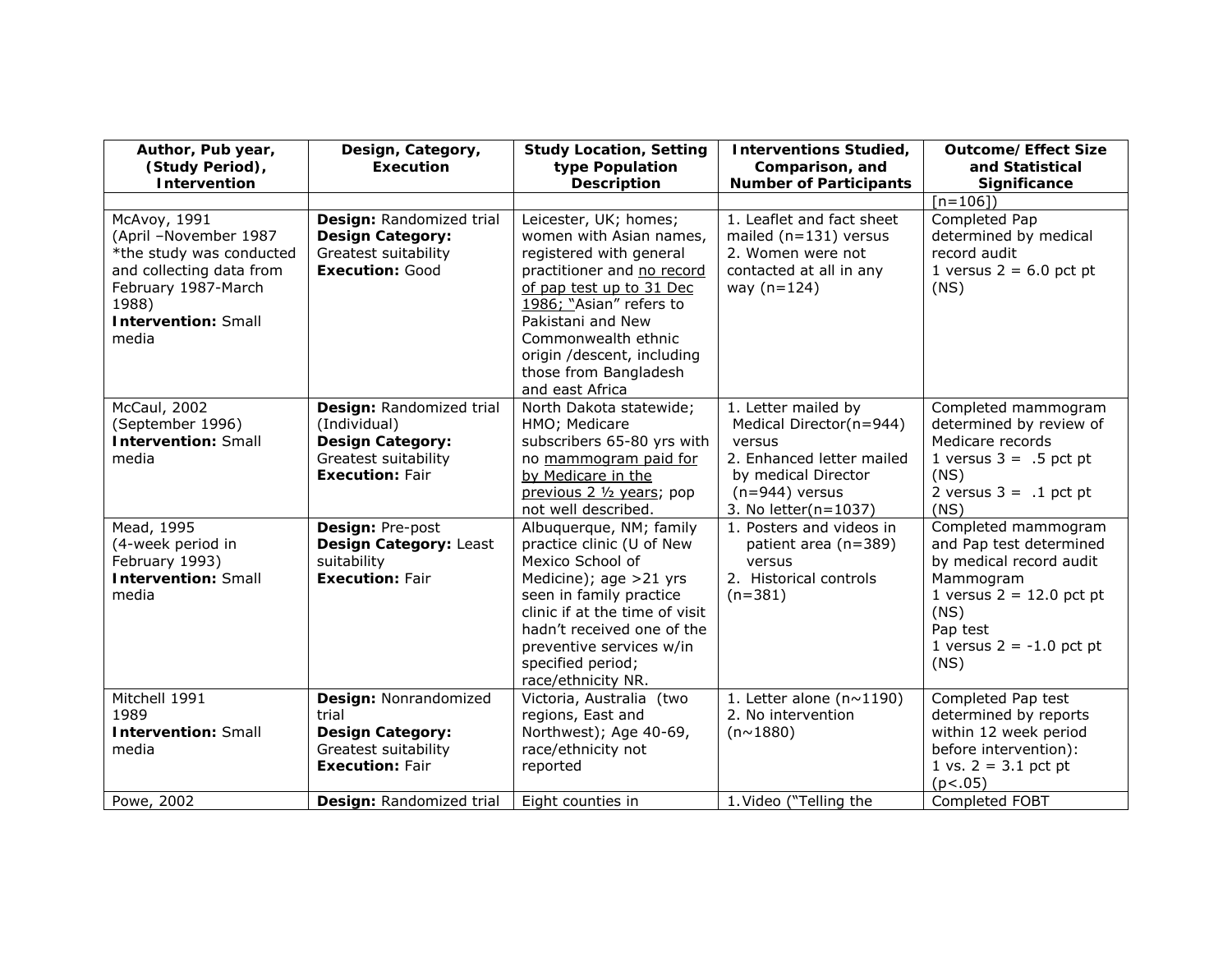| Author, Pub year,<br>(Study Period),<br>Intervention                               | Design, Category,<br><b>Execution</b>                                                                                 | <b>Study Location, Setting</b><br>type Population<br><b>Description</b>                                                                                                                                                                                                    | <b>Interventions Studied,</b><br>Comparison, and<br><b>Number of Participants</b>                                                                                                                                                                                                                                                                                                                           | <b>Outcome/Effect Size</b><br>and Statistical<br>Significance                                                                     |
|------------------------------------------------------------------------------------|-----------------------------------------------------------------------------------------------------------------------|----------------------------------------------------------------------------------------------------------------------------------------------------------------------------------------------------------------------------------------------------------------------------|-------------------------------------------------------------------------------------------------------------------------------------------------------------------------------------------------------------------------------------------------------------------------------------------------------------------------------------------------------------------------------------------------------------|-----------------------------------------------------------------------------------------------------------------------------------|
| (NR)<br><b>Intervention: Small</b><br>media                                        | (Group)<br><b>Design Category:</b><br>Greatest suitability<br><b>Execution: Fair</b>                                  | southern state; senior<br>centers/non clinical<br>setting; African American<br>women, $\geq$ 50 yrs old and<br>mentally oriented to time<br>and location, usually<br>attending centers daily for<br>lunch; mean age 73.4-<br>75.13 yrs; 76%-94%<br>mean income $< $10000;$ | Story - To Live is God's<br>Will"), 12 month<br>calendar with CRC<br>information, poster at<br>senior center, mailed<br>brochure, color handout<br>with instructions &<br>pictorial of how to<br>correctly complete<br>FOBT $(n=40)$ vs.<br>2. Video ("Telling the<br>Story - To Live is God's<br>Will") $(n=37)$ vs.<br>3. ACS video "Colorectal<br>Cancer: The Cancer No<br>One Talks About".<br>$(n=29)$ | determined by kits<br>returned to researcher<br>1 versus $3 = 56.0$ pct pt<br>(p<.05)<br>2 versus $3 = 27.0$ pct pt<br>(p<.05)    |
| Pye, 1988<br>(study period not<br>reported)<br><b>Intervention: Small</b><br>media | Design: Randomized trial<br>(Individual)<br><b>Design Category:</b><br>Greatest suitability<br><b>Execution: Fair</b> | Nottingham, UK; homes;<br>men and women ages 50-<br>74 yrs; population not<br>well described.                                                                                                                                                                              | 1. Letter, educational<br>leaflet, & FOBT vs.<br>2. Educational leaflet 2<br>weeks before FOBT and<br>letter vs.<br>3. FOBT and doctor's usual<br>letter<br>$N = 3860$                                                                                                                                                                                                                                      | Completed FOBT<br>determined by medical<br>record audit<br>1 versus $3 = -9.0$ pct<br>pt(NS)<br>2 versus $3 = -4.0$ pct<br>pt(NS) |
| Rakowski, 1998<br>(study period not<br>reported)                                   | Design: Randomized trial<br>(Individual)<br><b>Design Category:</b><br>Greatest suitability<br><b>Execution: Fair</b> | Rhode Island and<br>Massachusetts; homes,<br>HMO; women ages 40-74<br>yrs, English speaking, and<br>not diagnosed or<br>suspected of having<br>breast cancer, and not<br>pregnant or nursing; 94%<br>White.<br>(regardless of screening<br>status)                         | 1. Packet of information<br>mailed $(n=479)$ versus<br>2. Packet of information<br>tailored to stage of<br>adoption mailed (n=461)<br>versus<br>3. Control group received<br>no patient materials.<br>$(n=457)$                                                                                                                                                                                             | Completed mammogram<br>determined by self report<br>1 versus $3 = 3.6$ pct pt<br>(NS)<br>2 versus $3 = 8.7$ pct pt<br>(p<.05)     |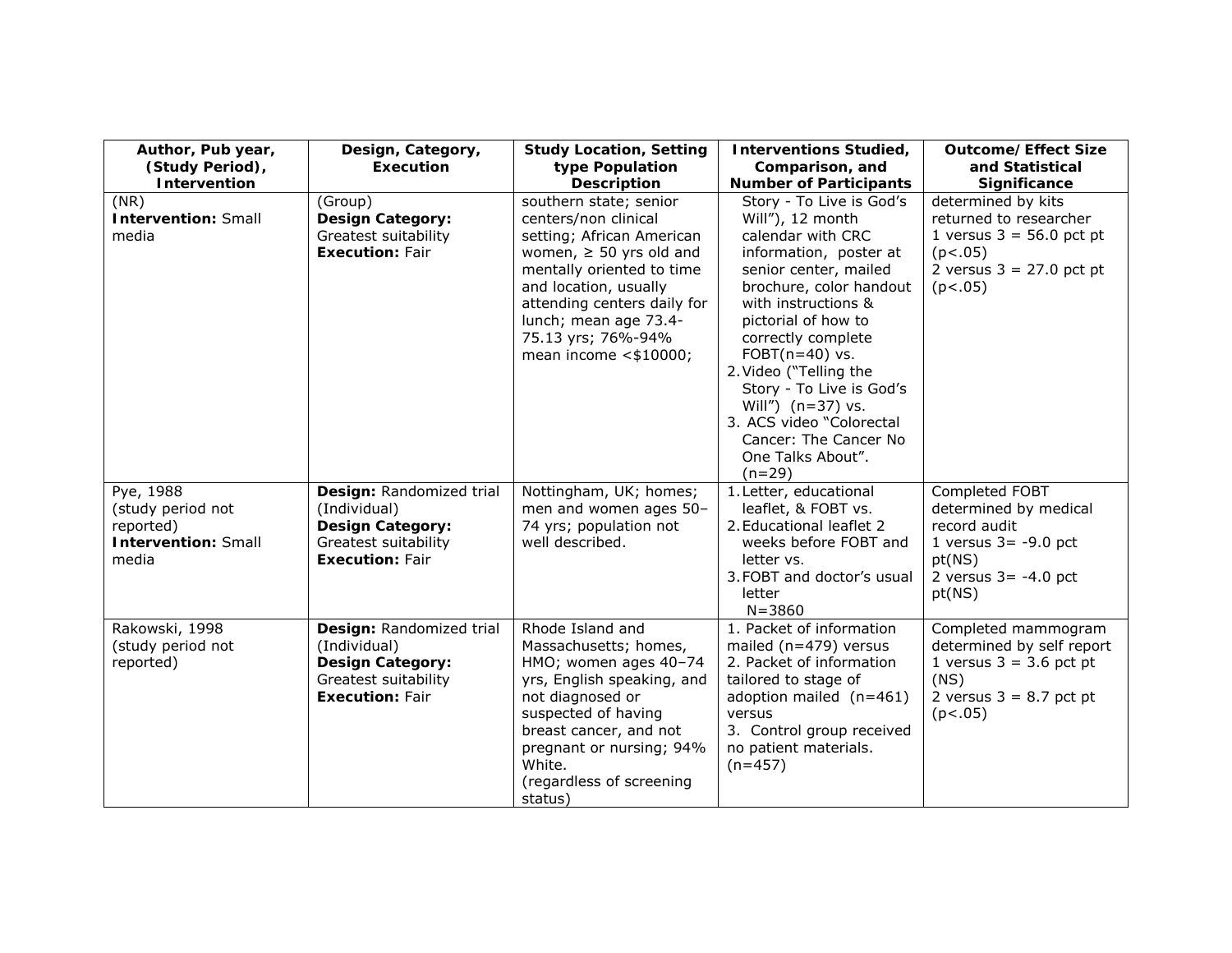| Author, Pub year,<br>(Study Period),<br>Intervention                                   | Design, Category,<br><b>Execution</b>                                                                                 | <b>Study Location, Setting</b><br>type Population<br><b>Description</b>                                                                                                                                                                           | <b>Interventions Studied,</b><br>Comparison, and<br><b>Number of Participants</b>                                                                                                                                              | <b>Outcome/Effect Size</b><br>and Statistical<br>Significance                                                                                                                                                                                                             |
|----------------------------------------------------------------------------------------|-----------------------------------------------------------------------------------------------------------------------|---------------------------------------------------------------------------------------------------------------------------------------------------------------------------------------------------------------------------------------------------|--------------------------------------------------------------------------------------------------------------------------------------------------------------------------------------------------------------------------------|---------------------------------------------------------------------------------------------------------------------------------------------------------------------------------------------------------------------------------------------------------------------------|
| Rimer, 1999<br>$(1992 - 1996)$<br><b>Intervention: Small</b><br>media                  | Design: Quasi-<br>randomized trial<br>(individual),<br>Design category:<br>greatest suitability<br>Execution: good    | Durham,<br>N.C.; office/clinic; women<br>18-80 y/o seen in clinic<br>w/in 18 mo prior to study;<br>81% African-American;<br>27% married, 42%<br>employed, $21\%$ H.S. +<br>education, 34% not<br>insured                                          | 1. Tailored (individualized<br>cancer screening advice)<br>print material sent on<br>birthday + computer<br>driven provider reminder<br>2. Provider reminder, only                                                             | Completed Pap test w/in<br>previous year (self-report:<br>$1(59\%)$ vs. $2(61\%) = -2$<br>pct pt                                                                                                                                                                          |
| Rimer, 2002<br>(November 1997 - August<br>2000)<br><b>Intervention: Small</b><br>media | Design: Randomized trial<br>(Individual)<br><b>Design Category:</b><br>Greatest suitability<br><b>Execution: Fair</b> | North Carolina (statewide<br>enrollment in Blue Cross<br>Blue Shield of NC i.e.<br>BCBSNC); HMO; women<br>aged 40 - 44 and 50 -<br>54; 81%-85% White,<br>14%-16% Black.<br>(regardless of screening<br>status)                                    | 1. Tailored print material -<br>booklet followed by<br>newsletter (n=374)<br>versus<br>2. Usual care $(n=378)$                                                                                                                 | Completed mammogram<br>determined by self report<br>1 versus $2 = -4.5$ pct pt<br>(NS)                                                                                                                                                                                    |
| Rothman, 1993<br>(January 1990)<br><b>Intervention: Small</b><br>media                 | Design: Randomized trial<br>(group)<br><b>Design Category:</b><br>Greatest suitability<br><b>Execution: Fair</b>      | Northeastern US;<br>workplaces;<br>Female employees of a<br>utility company aged 40<br>and older who were not<br>compliant with breast<br>cancer screening; mean<br>age 49 years; 85% White,<br>12% African American,<br>0.5% Hispanic, 1% Asian. | 1. Video emphasizing<br>women's responsibility<br>for getting a<br>mammogram versus<br>2. Video emphasizing<br>doctor's responsibility<br>for detecting breast<br>cancer versus<br>3. Video with no assigned<br>responsibility | Completed mammogram<br>determined by self report<br>1 versus $2 = 8.8$ pct pt<br>(p<.05)<br>1 versus $3 = 10.7$ pct pt<br>(p<.05)<br>2 versus $3 = 1.9$ pct pt<br>(NR)<br>Excluded from analysis<br>because only compared<br>three variations of the<br>educational video |
| Seow, 1998<br>$(1994-1997)$<br><b>Intervention: Small</b><br>media                     | Design: Randomized trial<br><b>Design Category:</b><br>Greatest suitability<br><b>Execution: Fair</b>                 | Singapore; hospitals and<br>homes;<br>women between the ages<br>of 50 and 64 years<br>selected for the Breast<br>Screening Project who                                                                                                            | 1. Letter plus brochure<br>mailed (n=500) versus<br>2. Women who received<br>only the series of<br>invitations (n=500)                                                                                                         | Completed mammogram<br>determined by medical<br>record audit<br>1 versus $2 = 0.6$ pct pt<br>(NS)                                                                                                                                                                         |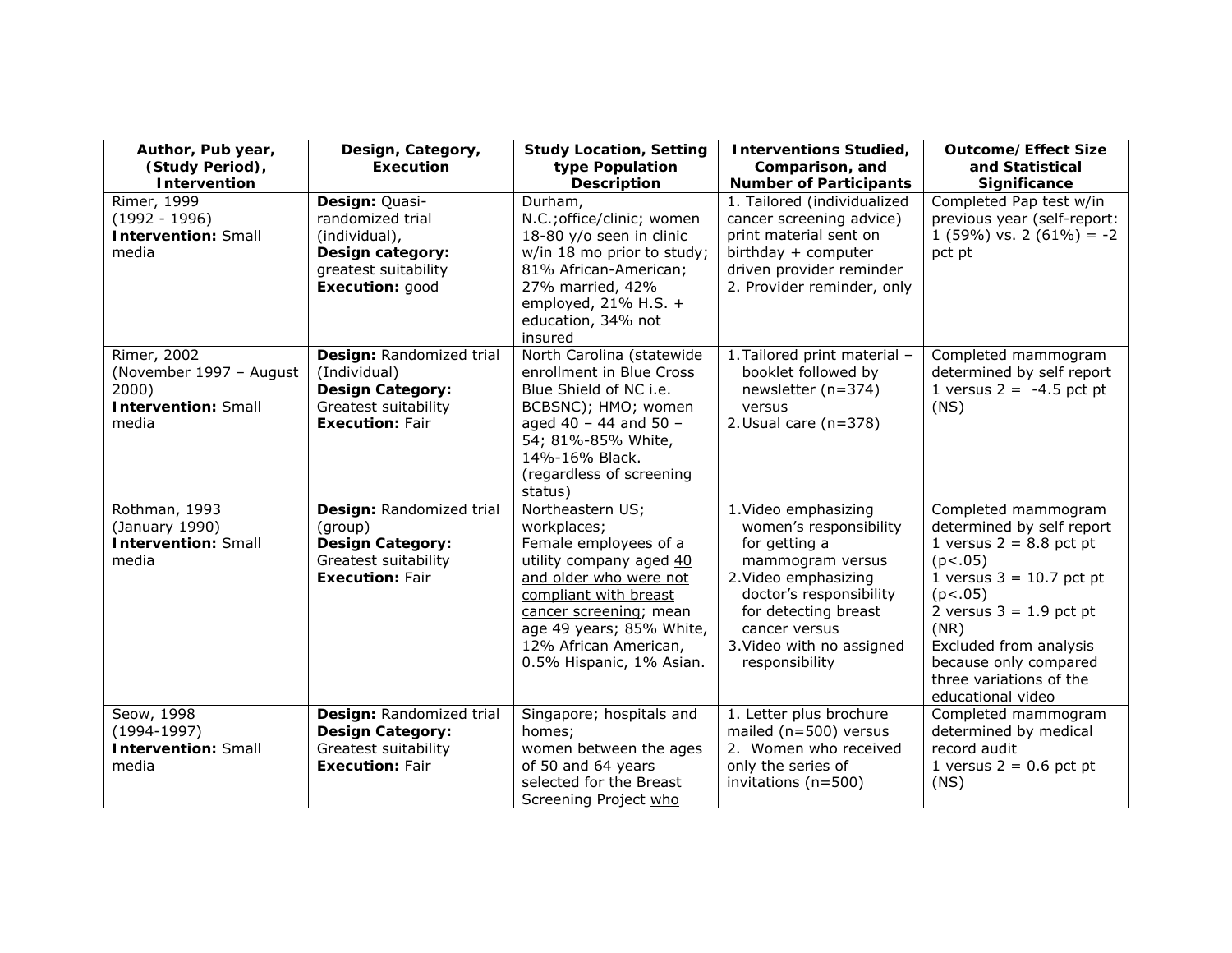| Author, Pub year,<br>(Study Period),<br>Intervention                   | Design, Category,<br><b>Execution</b>                                                                                 | <b>Study Location, Setting</b><br>type Population<br><b>Description</b>                                                                                                                                                                                                                                              | <b>Interventions Studied,</b><br>Comparison, and<br><b>Number of Participants</b>                                                                             | <b>Outcome/Effect Size</b><br>and Statistical<br>Significance                                                                   |
|------------------------------------------------------------------------|-----------------------------------------------------------------------------------------------------------------------|----------------------------------------------------------------------------------------------------------------------------------------------------------------------------------------------------------------------------------------------------------------------------------------------------------------------|---------------------------------------------------------------------------------------------------------------------------------------------------------------|---------------------------------------------------------------------------------------------------------------------------------|
|                                                                        |                                                                                                                       | had not responded to the<br>invitation and first<br>reminder and were due to<br>receive their second<br>reminders; Mean age<br>58.4-59.0 across groups;<br>69.8%-74.2% Chinese,<br>16.4%-19.4% Malay,<br>8.4%-10.0% Indian.                                                                                          |                                                                                                                                                               |                                                                                                                                 |
| Skinner, 1994<br>(NR)<br><b>Intervention: Small</b><br>media           | Design: Randomized trial<br>(Individual)<br><b>Design Category:</b><br>Greatest suitability<br><b>Execution: Fair</b> | North Carolina; clinic;<br>ages 40-65 yrs who had<br>visited one of the selected<br>practices in the previous 2<br>yrs, had telephones, and<br>had never been diagnosed<br>with breast cancer; 84%<br>White, 16% African<br>American; 10% less than<br>high school education.<br>(Regardless of screening<br>status) | 1. Tailored<br>recommendation letter<br>mailed ( $n=248$ ) versus<br>2. Standard<br>recommendation letter<br>sent with no individualized<br>message $(n=249)$ | Completed mammogram<br>determined by self report<br>1 versus $2 = 13.0$ pct pt<br>(NS)                                          |
| Taylor, 2002<br>$(1999 - 2000)$<br><b>Intervention: Small</b><br>media | Design: Randomized trial<br><b>Design Category:</b><br>Greatest suitability<br><b>Execution: Fair</b>                 | Seattle, WA and<br>Vancouver, CAN;<br>community-based; 20-69<br>yrs; Must speak<br>Cantonese, Mandarin or<br>English; no history of<br>invasive cervical cancer;<br>no hysterectomy;<br>identified as an<br>underutilized Pap test<br>users (not having a Pap<br>test in previous 2 years);<br>100% Chinese.         | 1. Letter, fact sheet,<br>motivational pamphlet,<br>video, educational<br>brochure mailed<br>2. Control: Usual care<br>$N = 402$                              | Completed Pap test<br>determined by self report<br>verified by medical record<br>audit<br>1 versus $2 = 10.0$ pct pt<br>(p<.05) |